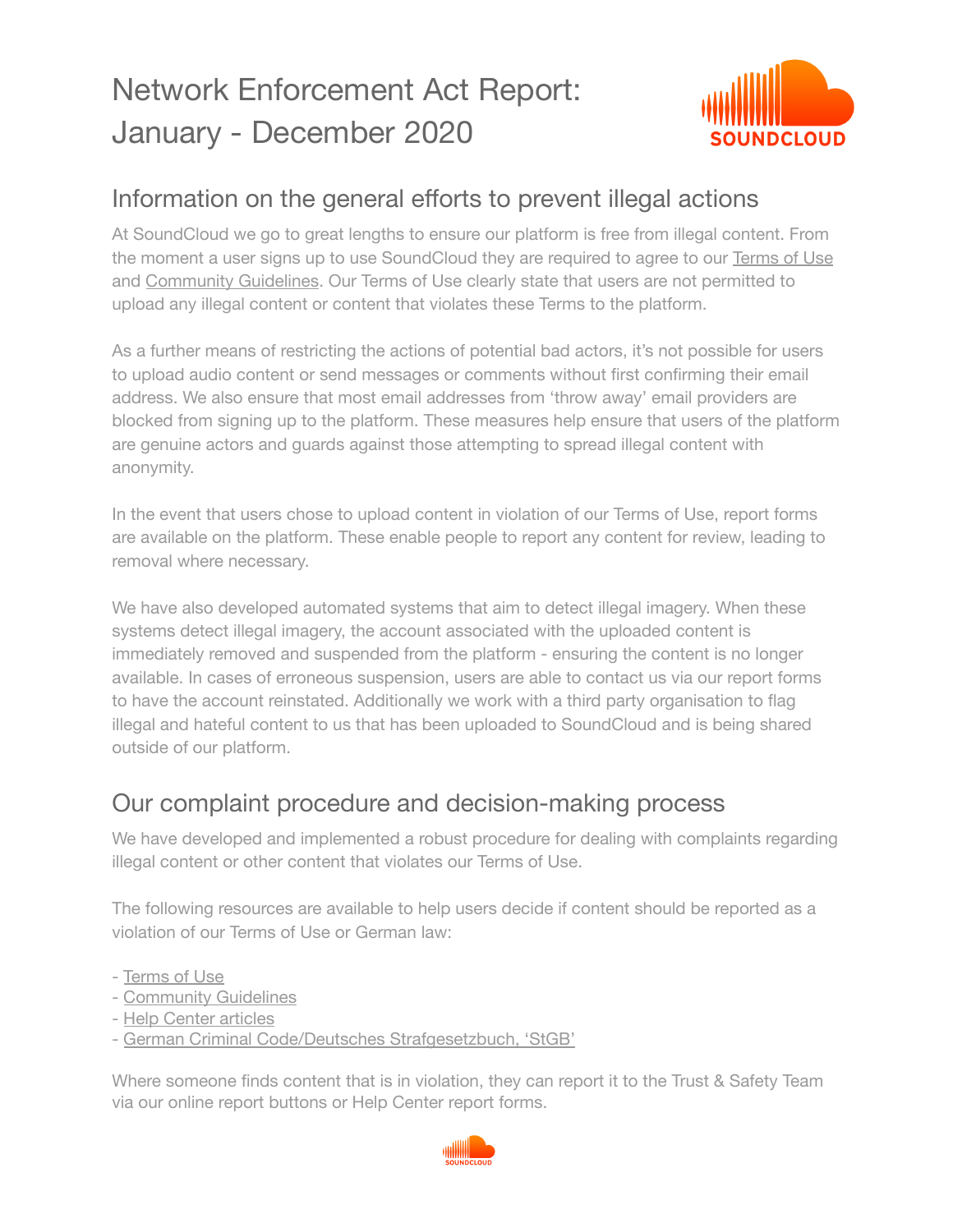All reports are then reviewed manually by our Trust & Safety Team using our Terms of Use, internal guidelines and German law (German Criminal Code/Deutsches Strafgesetzbuch, 'StGB', in particular) as criteria for deciding the outcome for each report.

Any reported content found to be in violation will be removed and the uploader of the content will be issued with a warning via email. All warnings issued will clearly state which section of our Terms of Use has been violated by the content in question. Likewise, the complainant will be informed of the outcome and the reasoning behind this via email.

Any accounts deemed to be dedicated to uploading illegal or violating content will be permanently suspended and the account owner notified of this via email. We consider an account to be dedicated to this type of content if it can be clearly identified as solely existing to provide a platform for this specific content.

At the point of suspension, the email address used to create the account is blacklisted, preventing further accounts being created using the same email address.

All accounts affected by the removal of content have the right to reply and appeal. Any requests to reconsider a decision made by the Trust & Safety Team will in turn be reviewed by the team in the same manner as the initial report - being escalated through the Business & Legal Affairs Team representative where necessary.

Where reports are received and the content is found not to be in violation, we respond to the complainant via email to explain the reason for not removing the content.

#### Who is handling the complaints

Complaints concerning illegal and violating content are handled by the Trust & Safety Team. At the time of publication the Trust & Safety Team consists of four employees:

- Senior Trust and Safety Manager
	- In role since September 2013
	- Education Level University Degree
	- Part of the Business & Legal Affairs (BALA) Team reporting to Director, BALA
- Trust & Safety Manager
	- o In role since September 2014
	- Education Level University Degree
	- Part of the BALA Team, reporting to Senior Trust & Safety Manager
- Trust & Safety Manager
	- In role since August 2018
	- Education Level University Degree
	- Part of the BALA Team, reporting to Senior Trust & Safety Manager
- Trust & Safety Manager
	- In role since August 2018
	- Education Level University Degree
	- Part of the BALA Team, reporting to Senior Trust & Safety Manager
- Trust & Safety Specialist
	- In role since September 2020

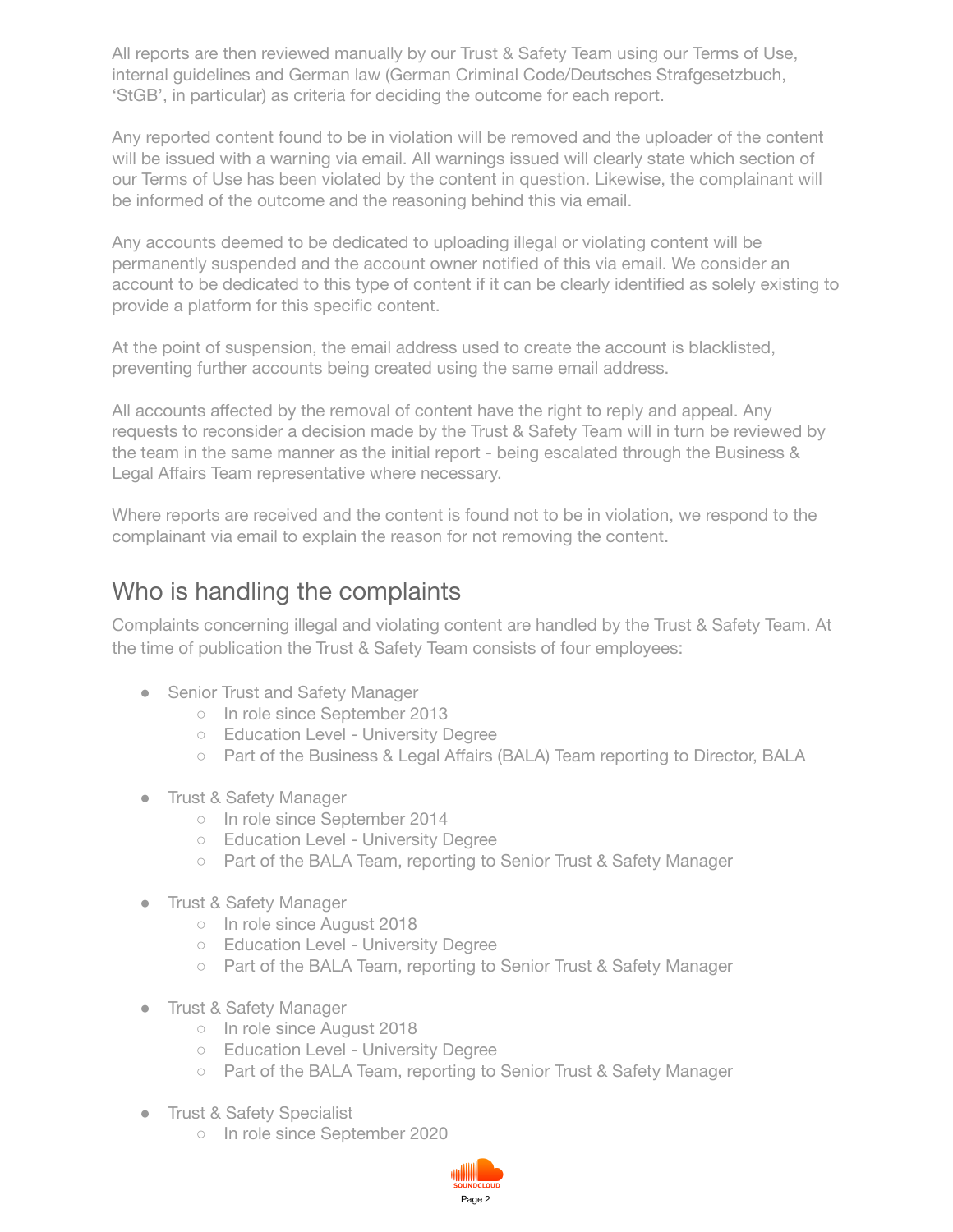- Education Level University Degree
- Part of the BALA Team, reporting to Senior Trust & Safety Manager

In order to assist where necessary, the Trust & Safety Team receives linguistic support from the wider organisation. At the time of publication linguistic support is available in 25 different languages from employees of 33 different nationalities. For additional support, the Trust & Safety Team has access to various other means of translation including translation tools and third party translators.

In addition, content-related support and training is provided internally by a line manager in the Business & Legal Affairs Team, who is a fully qualified German lawyer.

SoundCloud is currently a member of the following industry associations:

- Tech Against [Terrorism](http://www.techagainstterrorism.org/)
- [European](http://www.internetforum.eu/) Internet Forum

## The Numbers

The following section displays the number of reports received that explicitly refer to the Network Enforcement Act, broken down by various factors to clearly detail the varying types of reports received. As consultation with external bodies is not currently integrated within our complaints handling process, and no external bodies were utilised to this end during the period reflected in this report, figures regarding this have not been included.

|              | <b>Reports from German Users and Complaints Bodies</b> |
|--------------|--------------------------------------------------------|
| <b>Month</b> | <b>Number of Reports</b>                               |
| January      | 8                                                      |
| February     | 12                                                     |
| March        | 26                                                     |
| April        | 5                                                      |
| May          | 6                                                      |
| June         | 27                                                     |
| July         | 14                                                     |
| August       | 9                                                      |
| September    | 13                                                     |
| October      | 25                                                     |
| November     | 25                                                     |
| December     | 13                                                     |
| Total        | 183                                                    |

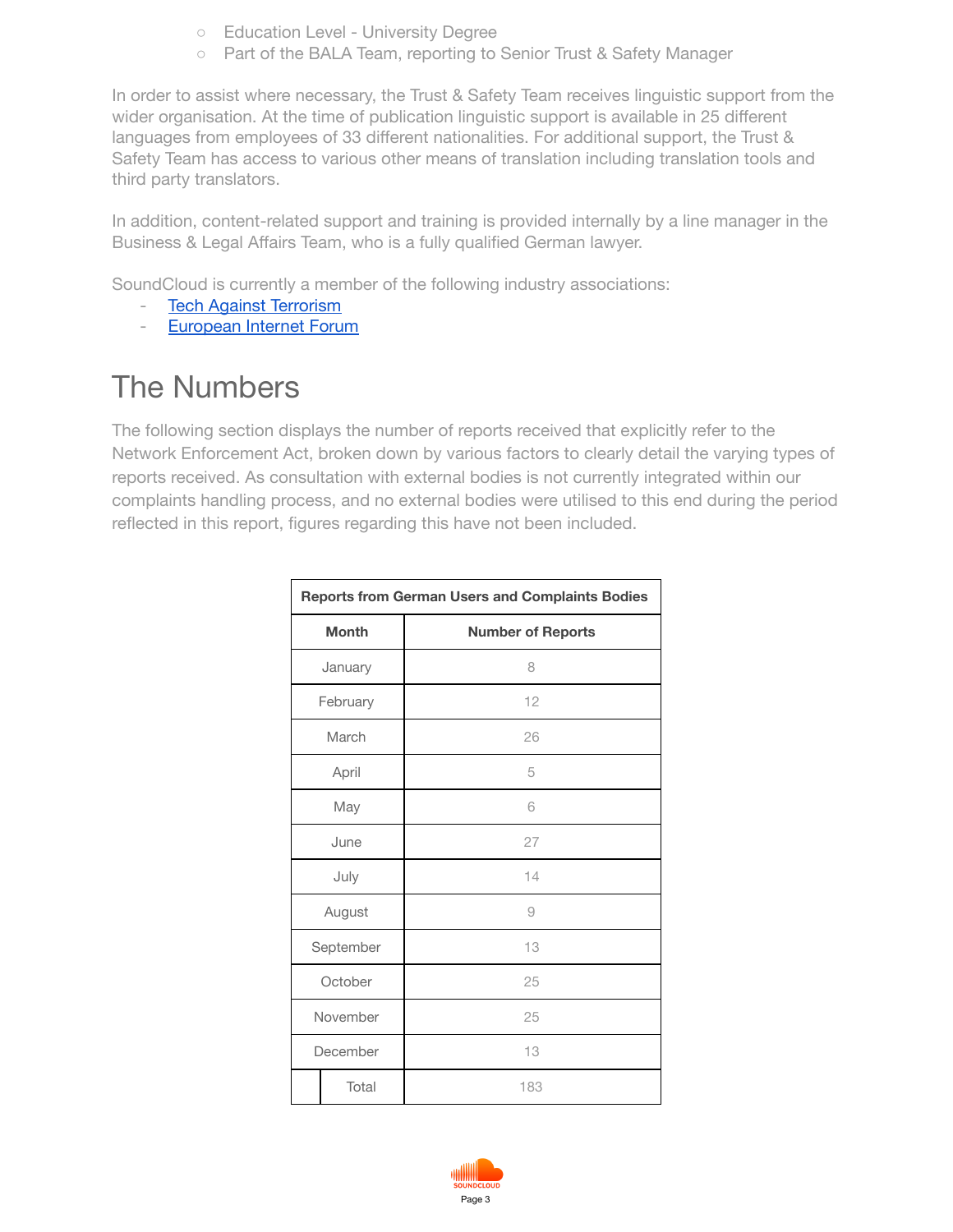#### *The number of the received complaints, broken down according to whether they were submitted by complaints bodies or by users, and according to the reason for the complaint:*

|                    |       |                |                                                                                          |                                                                 | <b>Reason for Reporting</b> |                                                                                |                |
|--------------------|-------|----------------|------------------------------------------------------------------------------------------|-----------------------------------------------------------------|-----------------------------|--------------------------------------------------------------------------------|----------------|
|                    |       |                | § 86 StGB - Dissemination of<br>propaganda material of<br>unconstitutional organisations | § 86a StGB - Using symbols of<br>unconstitutional organisations |                             | § 89a StGB - Preparation of a serious<br>violent offence endangering the state |                |
| <b>Reported By</b> |       | User Report    | Complaint Body                                                                           | User Report                                                     | Complaint Body              | User Report                                                                    | Complaint Body |
| <b>Month</b>       |       |                |                                                                                          |                                                                 |                             |                                                                                |                |
| January            |       | $\overline{7}$ | $\mathsf{O}\xspace$                                                                      | 0                                                               | $\bigcirc$                  | $\circ$                                                                        | $\mathsf{O}$   |
| February           |       | $\mathcal{G}$  | 0                                                                                        | $\circ$                                                         | $\mathsf{O}$                | $\cup$                                                                         | $\cup$         |
| March              |       | 26             | 0                                                                                        | 0                                                               | $\mathbb O$                 | $\circ$                                                                        | $\circ$        |
| April              |       | 4              | 0                                                                                        | $\circ$                                                         | $\mathbb O$                 | $\circ$                                                                        | $\circ$        |
| May                |       | 6              | 0                                                                                        | $\circ$                                                         | $\circ$                     | $\circ$                                                                        | $\cup$         |
| June               |       | 21             | 0                                                                                        | $\circ$                                                         | $\circ$                     | $\cup$                                                                         | $\cup$         |
| July               |       | 11             | 0                                                                                        | 1.                                                              | $\circ$                     | $\cup$                                                                         | $\cup$         |
| August             |       | 4              | 0                                                                                        | 0                                                               | $\mathbb O$                 | $\circ$                                                                        | $\circ$        |
| September          |       | $\mathcal{G}$  | 0                                                                                        | $\mathbf{2}$                                                    | $\mathbb O$                 | $\circ$                                                                        | $\circ$        |
| October            |       | 18             | 0                                                                                        | 3                                                               | $\mathbb O$                 | $\circ$                                                                        | $\circ$        |
| November           |       | 12             | 0                                                                                        | 3                                                               | $\mathcal O$                | $\cup$                                                                         | $\circ$        |
| December           |       | $\mathcal G$   | 0                                                                                        | 0                                                               | $\mathcal O$                | $\cup$                                                                         | $\cup$         |
|                    | Total | 136            | 0                                                                                        | 9                                                               | $\circ$                     | $\overline{0}$                                                                 | $\cup$         |

|                    | <b>Reason for Reporting</b>                                  |                                 |                                  |                       |                                            |                |  |  |  |  |
|--------------------|--------------------------------------------------------------|---------------------------------|----------------------------------|-----------------------|--------------------------------------------|----------------|--|--|--|--|
|                    | § 91 StGB - Encouraging the<br>offence endangering the state | commission of a serious violent | § 100a StGB - Treasonous forgery |                       | § 111 StGB - Public incitement to<br>crime |                |  |  |  |  |
| <b>Reported By</b> | User Report                                                  | Complaint Body                  | User Report                      | <b>Complaint Body</b> | User Report                                | Complaint Body |  |  |  |  |
| <b>Month</b>       |                                                              |                                 |                                  |                       |                                            |                |  |  |  |  |
| January            | $\bigcap$                                                    |                                 |                                  | $\bigcap$             | $\bigcap$                                  |                |  |  |  |  |
| February           | $\bigcap$                                                    |                                 |                                  | $\Omega$              | $\bigcap$                                  |                |  |  |  |  |
| March              | $\bigcap$                                                    |                                 |                                  | $\Omega$              | $\bigcap$                                  |                |  |  |  |  |
| April              |                                                              |                                 |                                  | 0                     | $\bigcap$                                  |                |  |  |  |  |

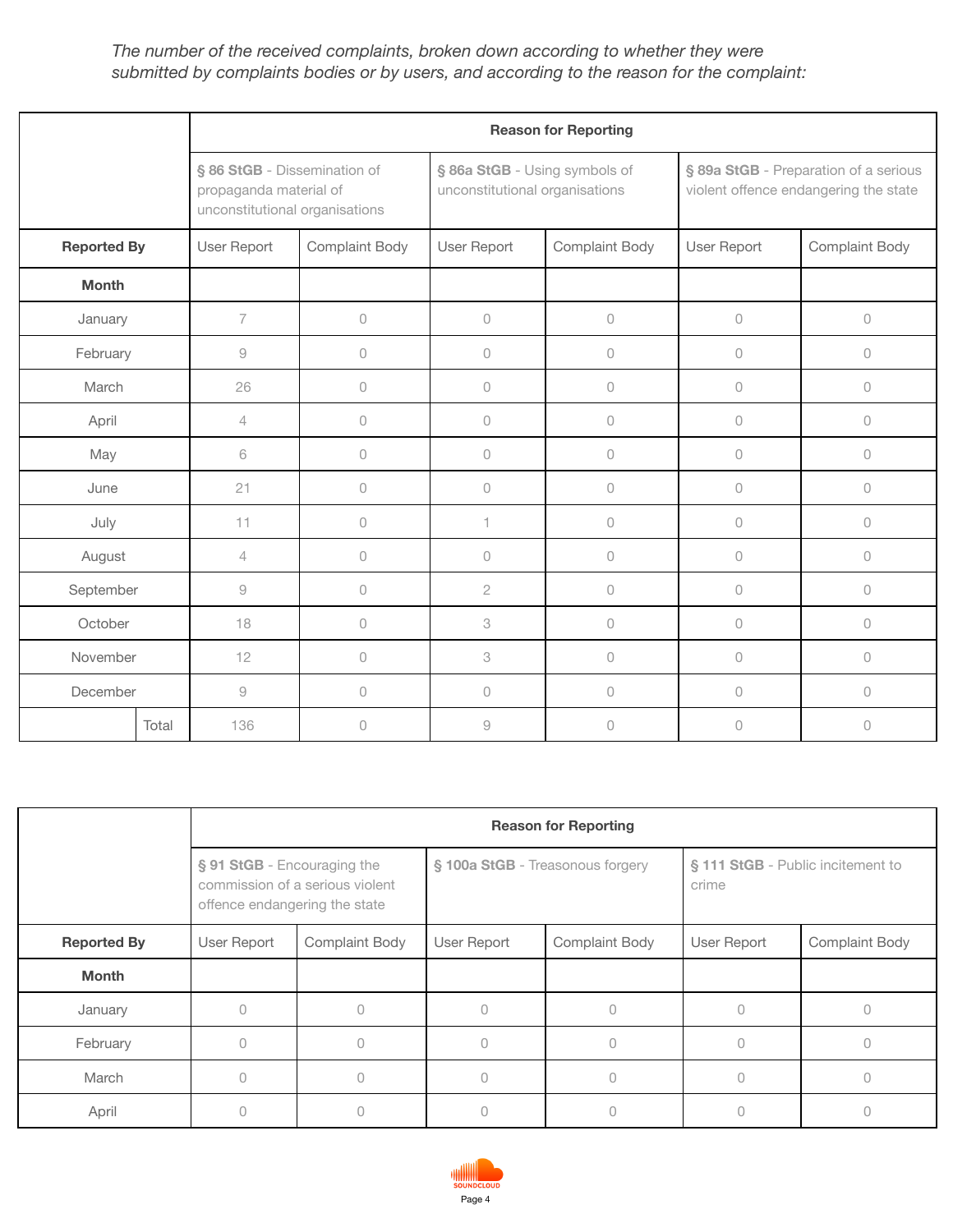| May       |       |        |  |  |  |
|-----------|-------|--------|--|--|--|
| June      |       |        |  |  |  |
| July      |       |        |  |  |  |
| August    |       |        |  |  |  |
| September |       |        |  |  |  |
| October   |       | $\cap$ |  |  |  |
| November  |       |        |  |  |  |
| December  |       |        |  |  |  |
|           | Total |        |  |  |  |

|                    |       |             | <b>Reason for Reporting</b>                                         |                                                                                                                                             |                                       |                                   |                     |  |  |  |  |
|--------------------|-------|-------------|---------------------------------------------------------------------|---------------------------------------------------------------------------------------------------------------------------------------------|---------------------------------------|-----------------------------------|---------------------|--|--|--|--|
|                    |       | offences    | § 126 StGB - Breach of the public<br>peace by threatening to commit | organisations, Forming terrorist<br>organisations, Criminal and terrorist<br>organisations abroad; extended<br>confiscation and deprivation | § 129 to 129b StGB - Forming criminal | § 130 StGB - Incitement to hatred |                     |  |  |  |  |
| <b>Reported By</b> |       | User Report | Complaint Body                                                      | User Report                                                                                                                                 | Complaint Body                        | User Report                       | Complaint Body      |  |  |  |  |
| <b>Month</b>       |       |             |                                                                     |                                                                                                                                             |                                       |                                   |                     |  |  |  |  |
| January            |       | $\cup$      | $\bigcirc$                                                          | $\circ$                                                                                                                                     | $\bigcirc$                            | $\mathbf{1}$                      | $\bigcirc$          |  |  |  |  |
| February           |       | $\circ$     | $\circ$                                                             | $\circ$                                                                                                                                     | $\bigcirc$                            | 3                                 | $\circ$             |  |  |  |  |
| March              |       | $\circ$     | $\mathcal O$                                                        | $\circ$                                                                                                                                     | $\bigcirc$                            | $\circ$                           | $\circlearrowright$ |  |  |  |  |
| April              |       | $\circ$     | $\mathcal O$                                                        | $\cup$                                                                                                                                      | $\bigcirc$                            | 1                                 | $\circ$             |  |  |  |  |
| May                |       | $\circ$     | $\circ$                                                             | $\circ$                                                                                                                                     | $\circlearrowright$                   | $\circ$                           | $\circlearrowright$ |  |  |  |  |
| June               |       | $\circ$     | $\circ$                                                             | $\bigcirc$                                                                                                                                  | $\bigcirc$                            | 6                                 | $\circlearrowright$ |  |  |  |  |
| July               |       | $\circ$     | $\circ$                                                             | $\circ$                                                                                                                                     | $\bigcirc$                            | $\mathbf{2}$                      | $\circlearrowright$ |  |  |  |  |
| August             |       | $\cup$      | $\bigcirc$                                                          | $\bigcirc$                                                                                                                                  | $\bigcirc$                            | $\overline{4}$                    | $\bigcirc$          |  |  |  |  |
| September          |       | $\circ$     | $\bigcirc$                                                          | $\cup$                                                                                                                                      | $\bigcirc$                            | $\sqrt{2}$                        | $\circlearrowright$ |  |  |  |  |
| October            |       | $\circ$     | $\circ$                                                             | $\cup$                                                                                                                                      | $\circ$                               | $\overline{4}$                    | $\circ$             |  |  |  |  |
| November           |       | $\circ$     | $\circ$                                                             | $\cup$                                                                                                                                      | $\circ$                               | $\hbox{ }^{\rm 9}$                | $\circ$             |  |  |  |  |
| December           |       | $\circ$     | $\mathcal O$                                                        | $\cup$                                                                                                                                      | $\circlearrowright$                   | $\overline{4}$                    | $\cup$              |  |  |  |  |
|                    | Total | 0           | $\bigcirc$                                                          | $\bigcirc$                                                                                                                                  | $\bigcirc$                            | 36                                | $\bigcirc$          |  |  |  |  |

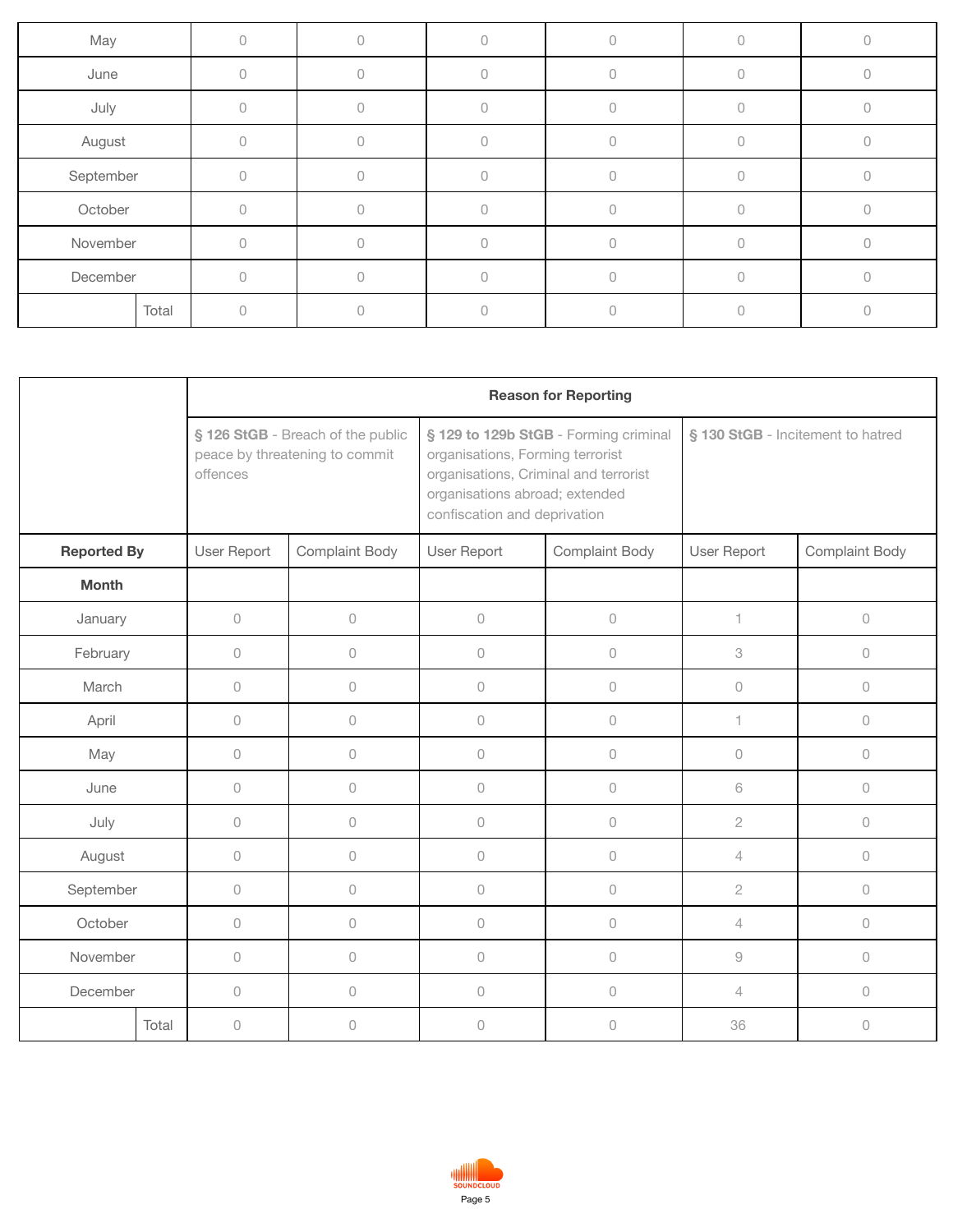|                    |       |                        |                               |             | <b>Reason for Reporting</b>                         |             |                                                                                 |
|--------------------|-------|------------------------|-------------------------------|-------------|-----------------------------------------------------|-------------|---------------------------------------------------------------------------------|
|                    |       | depictions of violence | § 131 StGB - Dissemination of |             | § 140 StGB - Rewarding and<br>approving of offences |             | § 166 StGB - Defamation of religions,<br>religious and ideological associations |
| <b>Reported By</b> |       | User Report            | Complaint Body                | User Report | Complaint Body                                      | User Report | Complaint Body                                                                  |
| <b>Month</b>       |       |                        |                               |             |                                                     |             |                                                                                 |
| January            |       | $\circ$                | 0                             | $\circ$     | 0                                                   | $\circ$     | $\bigcirc$                                                                      |
| February           |       | $\circ$                | $\cup$                        | $\circ$     | 0                                                   | $\cup$      | $\bigcirc$                                                                      |
| March              |       | $\circ$                | $\cup$                        | $\cup$      | $\circ$                                             | $\cup$      | $\circ$                                                                         |
| April              |       | $\circ$                | $\Omega$                      | $\circ$     | 0                                                   | $\cup$      | $\circ$                                                                         |
| May                |       | $\circ$                | 0                             | $\circ$     | 0                                                   | $\circ$     | $\bigcirc$                                                                      |
| June               |       | $\circ$                | 0                             | $\circ$     | 0                                                   | $\circ$     | $\bigcirc$                                                                      |
| July               |       | 0                      | $\circ$                       | $\circ$     | 0                                                   | $\cup$      | $\bigcirc$                                                                      |
| August             |       | 1                      | $\circ$                       | $\circ$     | $\circ$                                             | $\circ$     | $\bigcirc$                                                                      |
| September          |       | $\mathbb O$            | 0                             | $\circ$     | 0                                                   | $\circ$     | $\bigcirc$                                                                      |
| October            |       | $\circ$                | $\cup$                        | $\cup$      | $\circ$                                             | $\circ$     | $\circ$                                                                         |
| November           |       | $\circ$                | $\cup$                        | $\circ$     | $\circ$                                             | $\cup$      | $\circ$                                                                         |
| December           |       | $\circ$                | $\Omega$                      | $\circ$     | 0                                                   | $\cup$      | $\circ$                                                                         |
|                    | Total | 1                      | $\cup$                        | $\circ$     | 0                                                   | $\cup$      | $\cup$                                                                          |

|                    |  |                                                                                                                                                                       |                                                                | <b>Reason for Reporting</b> |                                    |                                                        |                |  |
|--------------------|--|-----------------------------------------------------------------------------------------------------------------------------------------------------------------------|----------------------------------------------------------------|-----------------------------|------------------------------------|--------------------------------------------------------|----------------|--|
|                    |  | § 184b in connection with §<br>184d StGB - Distribution,<br>child pornography and<br>Distribution of pornographic<br>media services or<br>telecommunications services | acquisition and possession of<br>performances by broadcasting, | §§ 185 to 187 StGB- Insult, | Defamation, Intentional defamation | § 241 StGB - Threatening the commission<br>of a felony |                |  |
| <b>Reported By</b> |  | User Report                                                                                                                                                           | <b>Complaint Body</b>                                          | User Report                 | Complaint Body                     | User Report                                            | Complaint Body |  |
| <b>Month</b>       |  |                                                                                                                                                                       |                                                                |                             |                                    |                                                        |                |  |
| January            |  | 0                                                                                                                                                                     | 0                                                              | 0                           | 0                                  | $\circ$                                                | $\bigcap$      |  |
| February           |  | 0                                                                                                                                                                     | 0                                                              | 0                           | 0                                  | $\Omega$                                               | $\bigcap$      |  |
| March              |  | $\cap$                                                                                                                                                                | $\bigcap$                                                      | $\Omega$                    | 0                                  | $\bigcap$                                              | $\bigcap$      |  |
| April              |  | $\Omega$                                                                                                                                                              | $\Omega$                                                       | $\Omega$                    | $\Omega$                           | $\Omega$                                               | $\bigcap$      |  |
| May                |  | $\Omega$                                                                                                                                                              | 0                                                              | 0                           | 0                                  | $\bigcap$                                              | $\bigcap$      |  |

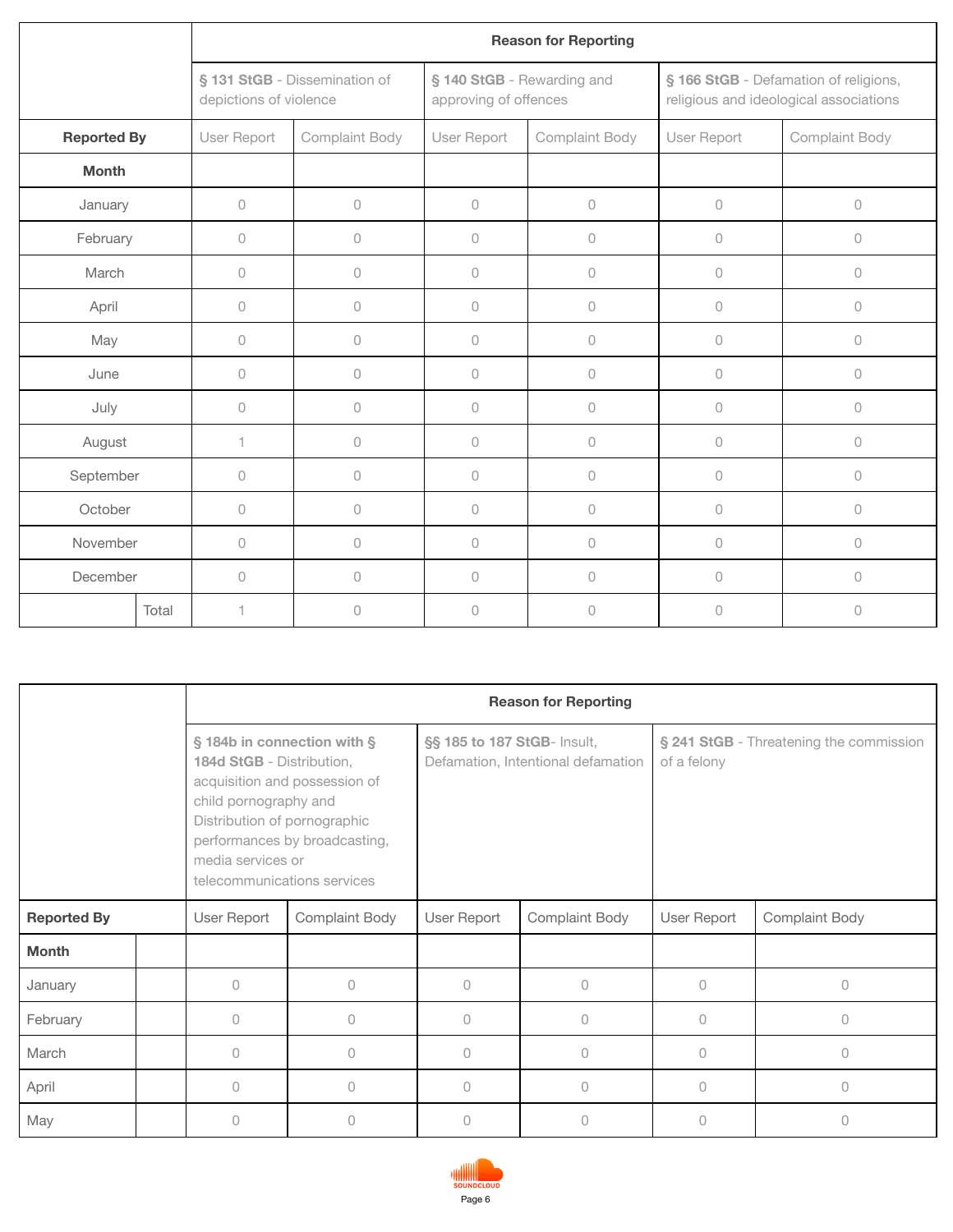| June      |       |  |  |  |
|-----------|-------|--|--|--|
| July      |       |  |  |  |
| August    |       |  |  |  |
| September |       |  |  |  |
| October   |       |  |  |  |
| November  |       |  |  |  |
| December  |       |  |  |  |
|           | Total |  |  |  |

|                    |       | <b>Reason for Reporting</b>                                  |                   |
|--------------------|-------|--------------------------------------------------------------|-------------------|
|                    |       | § 269 StGB - Forgery of<br>data intended to provide<br>proof |                   |
| <b>Reported By</b> |       | User<br>Report                                               | Complaint<br>Body |
| <b>Month</b>       |       |                                                              |                   |
| January            |       | $\overline{0}$                                               | 0                 |
| February           |       | 0                                                            | 0                 |
| March              |       | 0                                                            | 0                 |
| April              |       | 0                                                            | 0                 |
| May                |       | 0                                                            | 0                 |
| June               |       | 0                                                            | 0                 |
| July               |       | 0                                                            | 0                 |
| August             |       | 0                                                            | 0                 |
| September          |       | 0                                                            | 0                 |
| October            |       | 0                                                            | 0                 |
| November           |       | 0                                                            | 0                 |
| December           |       | 0                                                            | 0                 |
|                    | Total | 0                                                            | 0                 |

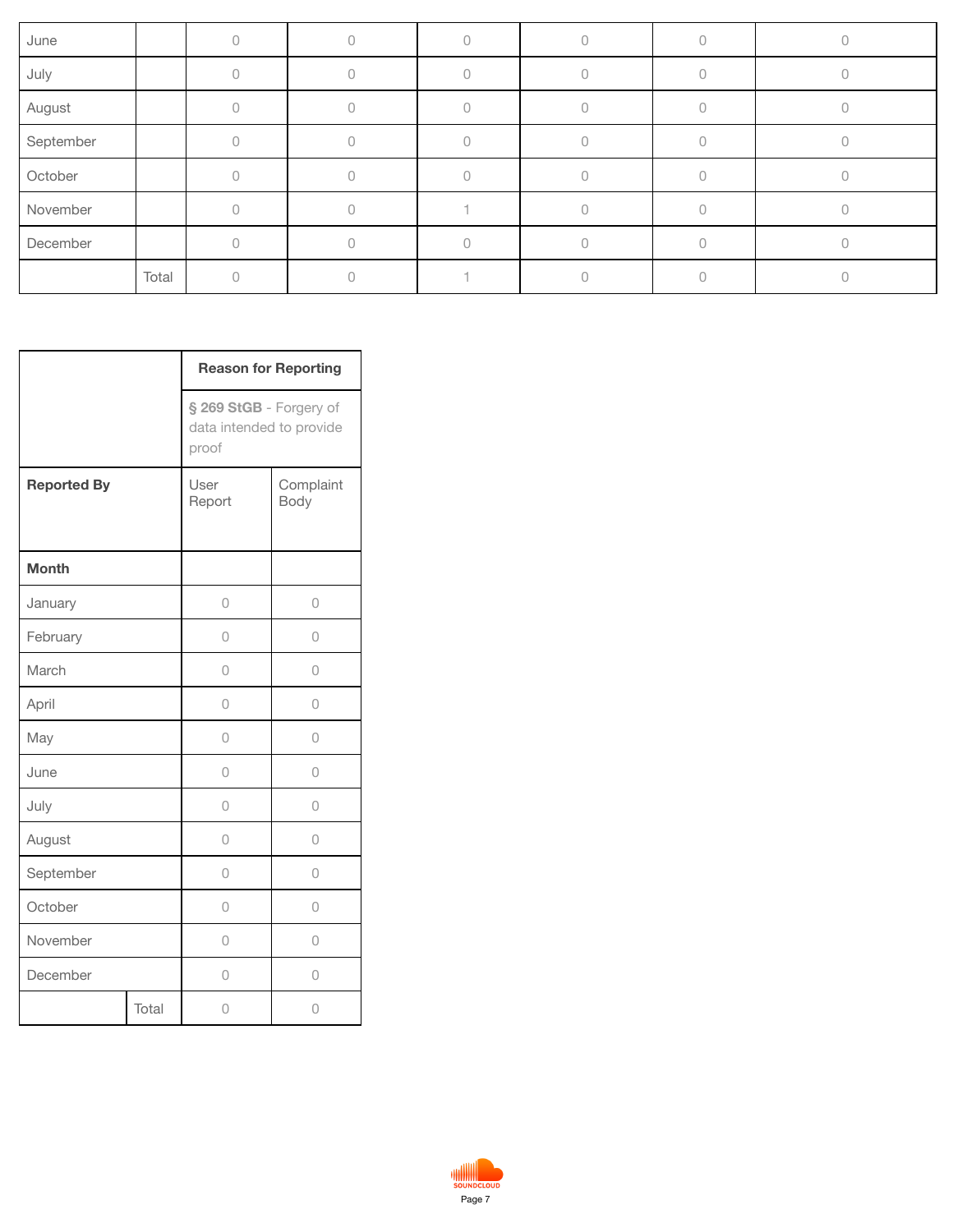*The number of complaints that led to the content being deleted/blocked, broken down according to whether the complaints were submitted by complaints bodies or by users, according to the reason for it, according to whether the case fell under art. 1, sec. 3(2) number 3(a), and if so, whether the complaint was forwarded to the user, and whether the matter was referred to a recognised self-regulation institution pursuant to sec. 3(2) number 3(b):*

Please note: We currently do not refer decisions regarding unlawfulness to external bodies (recognised self-regulation institutions) in the sense of sec. 3(2) number 3(b).

| <b>Reports Resulting in Removal of Content</b>  |             |                                 |               |                   |             |                   |             |                   |  |  |  |
|-------------------------------------------------|-------------|---------------------------------|---------------|-------------------|-------------|-------------------|-------------|-------------------|--|--|--|
|                                                 |             | <b>Section of Criminal Code</b> |               |                   |             |                   |             |                   |  |  |  |
|                                                 | 86          |                                 | <b>86a</b>    |                   | 89a         |                   | 91          |                   |  |  |  |
|                                                 | User Report | Complaint<br>Body               | User Report   | Complaint<br>Body | User Report | Complaint<br>Body | User Report | Complaint<br>Body |  |  |  |
| Falls under art. 1,<br>sec. 3(2) number<br>3(a) |             |                                 |               |                   |             |                   |             |                   |  |  |  |
| Yes                                             | 136         | $\bigcap$                       | $\mathcal{G}$ | $\Omega$          | $\Omega$    | 0                 | O           | $\circ$           |  |  |  |
| <b>No</b>                                       | $\bigcap$   | $\Omega$                        | $\cup$        | 0                 | 0           | $\bigcap$         | 0           | $\circ$           |  |  |  |
| Total                                           |             | 136                             | $\hbox{9}$    |                   | 0           |                   | $\Omega$    |                   |  |  |  |

| <b>Reports Resulting in Removal of Content</b>  |             |                                 |             |                   |             |                   |             |                   |  |  |  |  |
|-------------------------------------------------|-------------|---------------------------------|-------------|-------------------|-------------|-------------------|-------------|-------------------|--|--|--|--|
|                                                 |             | <b>Section of Criminal Code</b> |             |                   |             |                   |             |                   |  |  |  |  |
|                                                 | 100a        |                                 | 111         |                   | 126         |                   | 129 to 129b |                   |  |  |  |  |
|                                                 | User Report | Complaint<br>Body               | User Report | Complaint<br>Body | User Report | Complaint<br>Body | User Report | Complaint<br>Body |  |  |  |  |
| Falls under art. 1,<br>sec. 3(2) number<br>3(a) |             |                                 |             |                   |             |                   |             |                   |  |  |  |  |
| Yes                                             | $\bigcap$   | $\Omega$                        | 0           | 0                 | $\bigcap$   | $\bigcap$         | $\Omega$    | $\Omega$          |  |  |  |  |
| No                                              | $\circ$     | $\circ$                         | 0           | 0                 | $\bigcap$   | $\Omega$          | $\Omega$    | $\Omega$          |  |  |  |  |
| Total                                           | 0           |                                 | 0           |                   | $\bigcap$   |                   | $\Omega$    |                   |  |  |  |  |

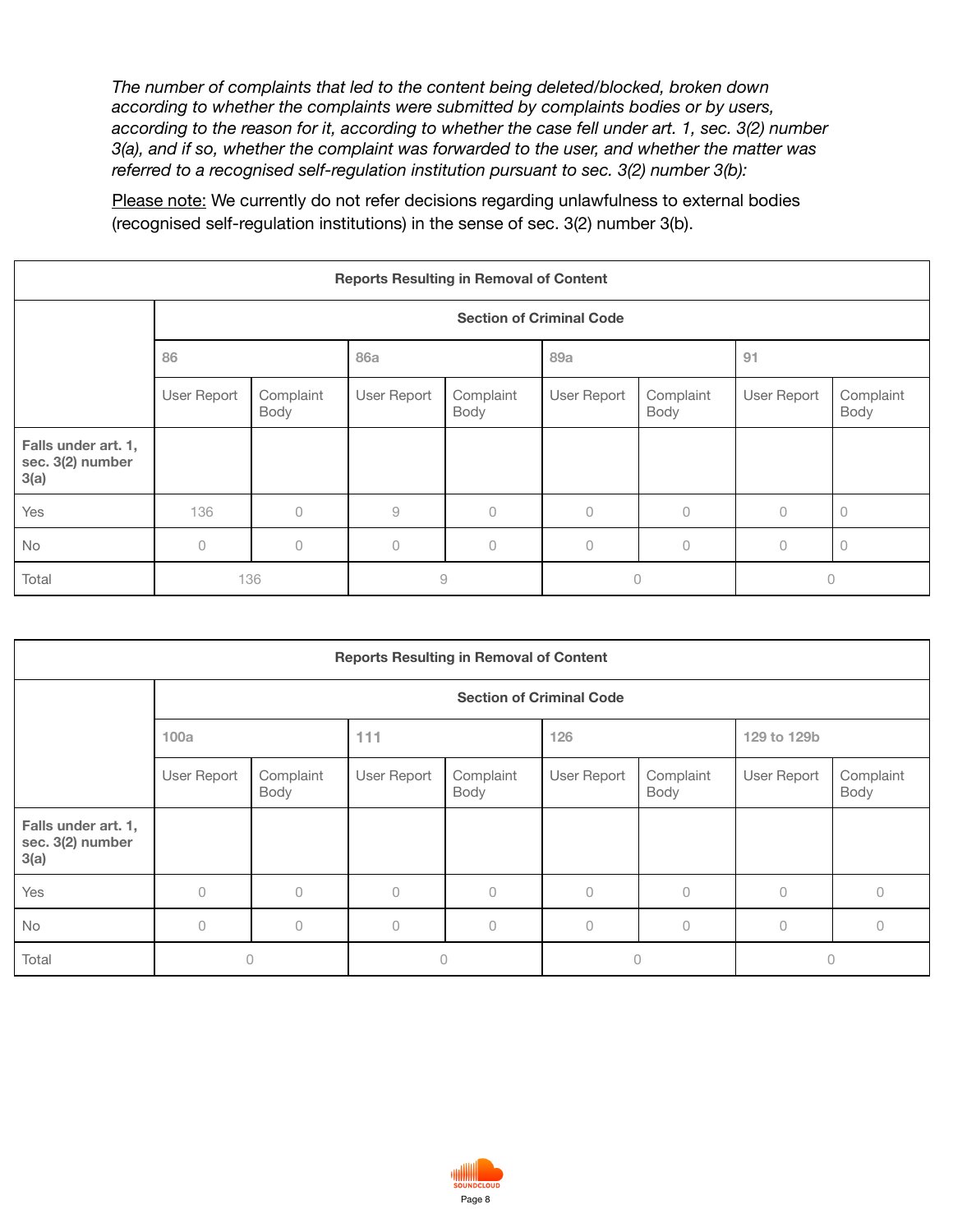| <b>Reports resulting in Removal of Content</b>            |                |                   |             |                                 |             |                   |             |                   |  |  |  |
|-----------------------------------------------------------|----------------|-------------------|-------------|---------------------------------|-------------|-------------------|-------------|-------------------|--|--|--|
|                                                           |                |                   |             | <b>Section of Criminal Code</b> |             |                   |             |                   |  |  |  |
|                                                           | 130            |                   | 131         |                                 | 140         |                   | 166         |                   |  |  |  |
|                                                           | User Report    | Complaint<br>Body | User Report | Complaint<br>Body               | User Report | Complaint<br>Body | User Report | Complaint<br>Body |  |  |  |
| <b>Falls under</b><br>Article 1 Sec 3 (2)<br>number 3 (a) |                |                   |             |                                 |             |                   |             |                   |  |  |  |
| Yes                                                       | 29             | 0                 | $\bigcap$   | $\cup$                          | $\cup$      | $\bigcap$         | $\bigcap$   | Ω                 |  |  |  |
| No                                                        | $\overline{7}$ | $\Omega$          |             | 0                               | $\Omega$    | $\circ$           | $\circ$     | 0                 |  |  |  |
| Total                                                     |                | 36                |             |                                 | $\Omega$    |                   | 0           |                   |  |  |  |

| <b>Reports resulting in Removal of Content</b>  |                                 |                                 |             |                   |             |                   |             |                   |  |  |  |
|-------------------------------------------------|---------------------------------|---------------------------------|-------------|-------------------|-------------|-------------------|-------------|-------------------|--|--|--|
|                                                 |                                 | <b>Section of Criminal Code</b> |             |                   |             |                   |             |                   |  |  |  |
|                                                 | 184b in connection with<br>184d |                                 | 185 to 187  |                   | 241         |                   | 269         |                   |  |  |  |
|                                                 | User Report                     | Complaint<br>Body               | User Report | Complaint<br>Body | User Report | Complaint<br>Body | User Report | Complaint<br>Body |  |  |  |
| Falls under art. 1,<br>sec. 3(2) number<br>3(a) |                                 |                                 |             |                   |             |                   |             |                   |  |  |  |
| Yes                                             | $\bigcap$                       | $\bigcap$                       | $\bigcap$   | $\bigcap$         | $\circ$     | $\circ$           | $\circ$     | Λ                 |  |  |  |
| <b>No</b>                                       | $\bigcap$                       | $\bigcap$                       |             | $\bigcap$         | $\bigcap$   | $\bigcap$         | $\bigcap$   |                   |  |  |  |
| Total                                           |                                 | 0                               |             |                   | 0           |                   | 0           |                   |  |  |  |

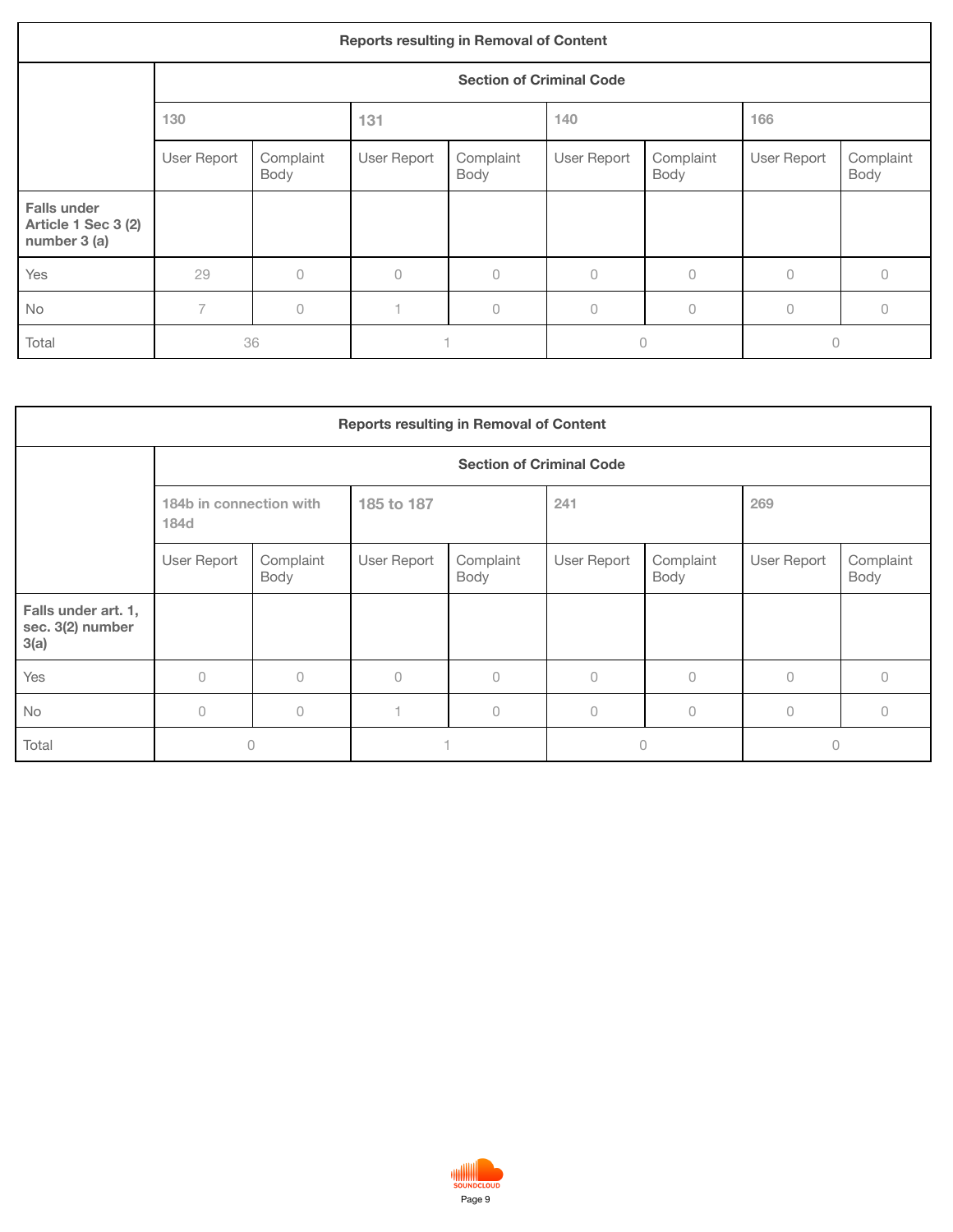*The time it took to delete the content, broken down according to who submitted the complaints, according to the reason for it, and into the periods "within 24 hours"/"within 48 hours"/"within a week"/"at some later point":*

| <b>Reports resulting in Removal of Content</b> |                     |                                 |               |                   |             |                   |             |                   |  |  |
|------------------------------------------------|---------------------|---------------------------------|---------------|-------------------|-------------|-------------------|-------------|-------------------|--|--|
|                                                |                     | <b>Section of Criminal Code</b> |               |                   |             |                   |             |                   |  |  |
|                                                | 86                  |                                 | <b>86a</b>    |                   | 89a         |                   | 91          |                   |  |  |
|                                                | User Report         | Complaint<br>Body               | User Report   | Complaint<br>Body | User Report | Complaint<br>Body | User Report | Complaint<br>Body |  |  |
| Time taken for<br><b>Deletion</b>              |                     |                                 |               |                   |             |                   |             |                   |  |  |
| Within 24 hours                                | 81                  | $\circ$                         | 3             | $\circ$           | $\circ$     | $\circ$           | $\circ$     | $\theta$          |  |  |
| Within 48 hours                                | 18                  | $\circ$                         | 3             | $\circ$           | $\circ$     | $\circ$           | $\Omega$    | $\Omega$          |  |  |
| Within 72 Hours                                | 19                  | $\circ$                         | 3             | $\circ$           | $\circ$     | $\circ$           | $\circ$     | $\bigcap$         |  |  |
| Within a Week                                  | 18                  | $\bigcirc$                      | $\mathbb O$   | $\circ$           | $\bigcirc$  | $\circ$           | $\cup$      | $\cup$            |  |  |
| More than a Week                               | $\circlearrowright$ | $\bigcirc$                      | $\mathbb O$   | $\circ$           | $\circ$     | $\bigcirc$        | $\circ$     | $\Omega$          |  |  |
| <b>Total</b>                                   | 136                 |                                 | $\mathcal{G}$ |                   | $\cup$      |                   | $\circ$     |                   |  |  |

| <b>Reports resulting in Removal of Content</b> |                                 |                   |             |                   |             |                   |             |                   |  |  |
|------------------------------------------------|---------------------------------|-------------------|-------------|-------------------|-------------|-------------------|-------------|-------------------|--|--|
|                                                | <b>Section of Criminal Code</b> |                   |             |                   |             |                   |             |                   |  |  |
|                                                | 100a                            |                   | 111         |                   | 126         |                   | 129 to 129b |                   |  |  |
|                                                | User Report                     | Complaint<br>Body | User Report | Complaint<br>Body | User Report | Complaint<br>Body | User Report | Complaint<br>Body |  |  |
| Time taken for<br><b>Deletion</b>              |                                 |                   |             |                   |             |                   |             |                   |  |  |
| Within 24 hours                                | $\Omega$                        | 0                 | $\cup$      | 0                 | $\circ$     | $\circ$           | $\circ$     | 0                 |  |  |
| Within 48 hours                                | $\Omega$                        | $\cup$            | $\cup$      | 0                 | $\Omega$    | $\cup$            | $\circ$     | 0                 |  |  |

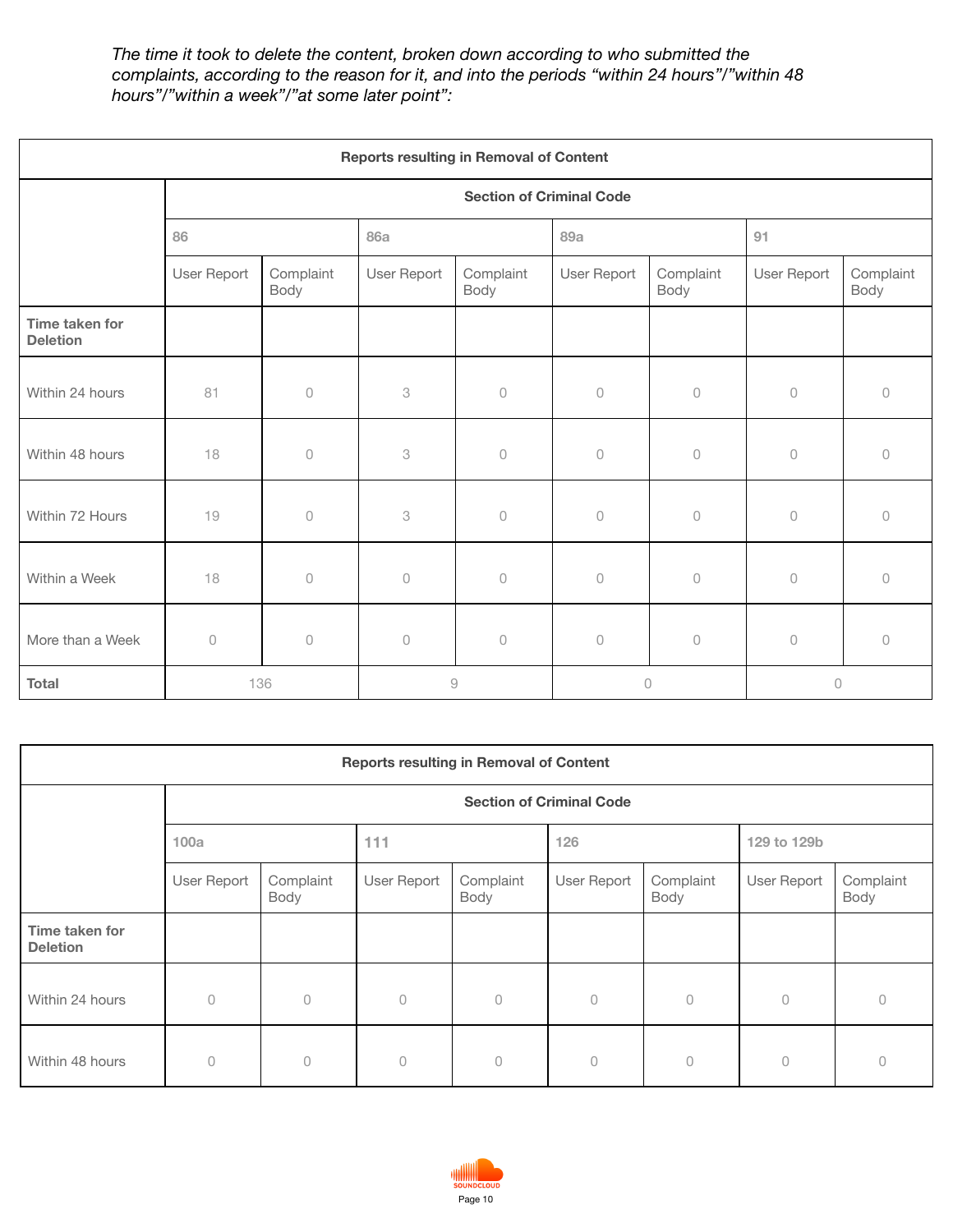| Within 72 Hours  | $\Omega$ | $\bigcap$ | $\bigcap$ |  |  |  |  |  |
|------------------|----------|-----------|-----------|--|--|--|--|--|
| Within a Week    | O        |           | $\cap$    |  |  |  |  |  |
| More than a Week |          | 0         |           |  |  |  |  |  |
| Total            |          |           |           |  |  |  |  |  |

| <b>Reports resulting in Removal of Content</b> |                                 |                     |                     |                   |                     |                     |             |                   |  |  |
|------------------------------------------------|---------------------------------|---------------------|---------------------|-------------------|---------------------|---------------------|-------------|-------------------|--|--|
|                                                | <b>Section of Criminal Code</b> |                     |                     |                   |                     |                     |             |                   |  |  |
|                                                | 130                             |                     | 131                 |                   | 140                 |                     | 166         |                   |  |  |
|                                                | User Report                     | Complaint<br>Body   | User Report         | Complaint<br>Body | User Report         | Complaint<br>Body   | User Report | Complaint<br>Body |  |  |
| Time taken for<br><b>Deletion</b>              |                                 |                     |                     |                   |                     |                     |             |                   |  |  |
| Within 24 hours                                | 12                              | $\circlearrowright$ | $\circ$             | $\circ$           | $\circ$             | $\circ$             | $\cup$      | $\circ$           |  |  |
| Within 48 hours                                | 8                               | $\Omega$            | $\Omega$            | $\circ$           | $\circlearrowright$ | $\circ$             | $\circ$     | $\circ$           |  |  |
| Within 72 Hours                                | 3                               | $\circlearrowright$ | $\circlearrowright$ | $\circ$           | $\circlearrowright$ | $\circlearrowright$ | $\bigcirc$  | $\circ$           |  |  |
| Within a Week                                  | 6                               | $\cup$              | $\cup$              | $\cup$            | $\circlearrowright$ | $\circ$             | $\cup$      | $\Omega$          |  |  |
| More than a Week                               | $\circ$                         | $\circlearrowright$ | $\circ$             | $\circ$           | $\circlearrowright$ | $\circlearrowright$ | $\bigcirc$  | $\bigcap$         |  |  |
| <b>Total</b>                                   |                                 | 29                  |                     | $\circ$           |                     | $\circ$             | $\circ$     |                   |  |  |

| <b>Reports resulting in Removal of Content</b> |                                 |                   |             |                   |             |                   |             |                   |  |  |
|------------------------------------------------|---------------------------------|-------------------|-------------|-------------------|-------------|-------------------|-------------|-------------------|--|--|
|                                                | <b>Section of Criminal Code</b> |                   |             |                   |             |                   |             |                   |  |  |
|                                                | 184b in connection with<br>184d |                   | 185 to 187  |                   | 241         |                   | 269         |                   |  |  |
|                                                | User Report                     | Complaint<br>Body | User Report | Complaint<br>Body | User Report | Complaint<br>Body | User Report | Complaint<br>Body |  |  |
| Time taken for                                 |                                 |                   |             |                   |             |                   |             |                   |  |  |